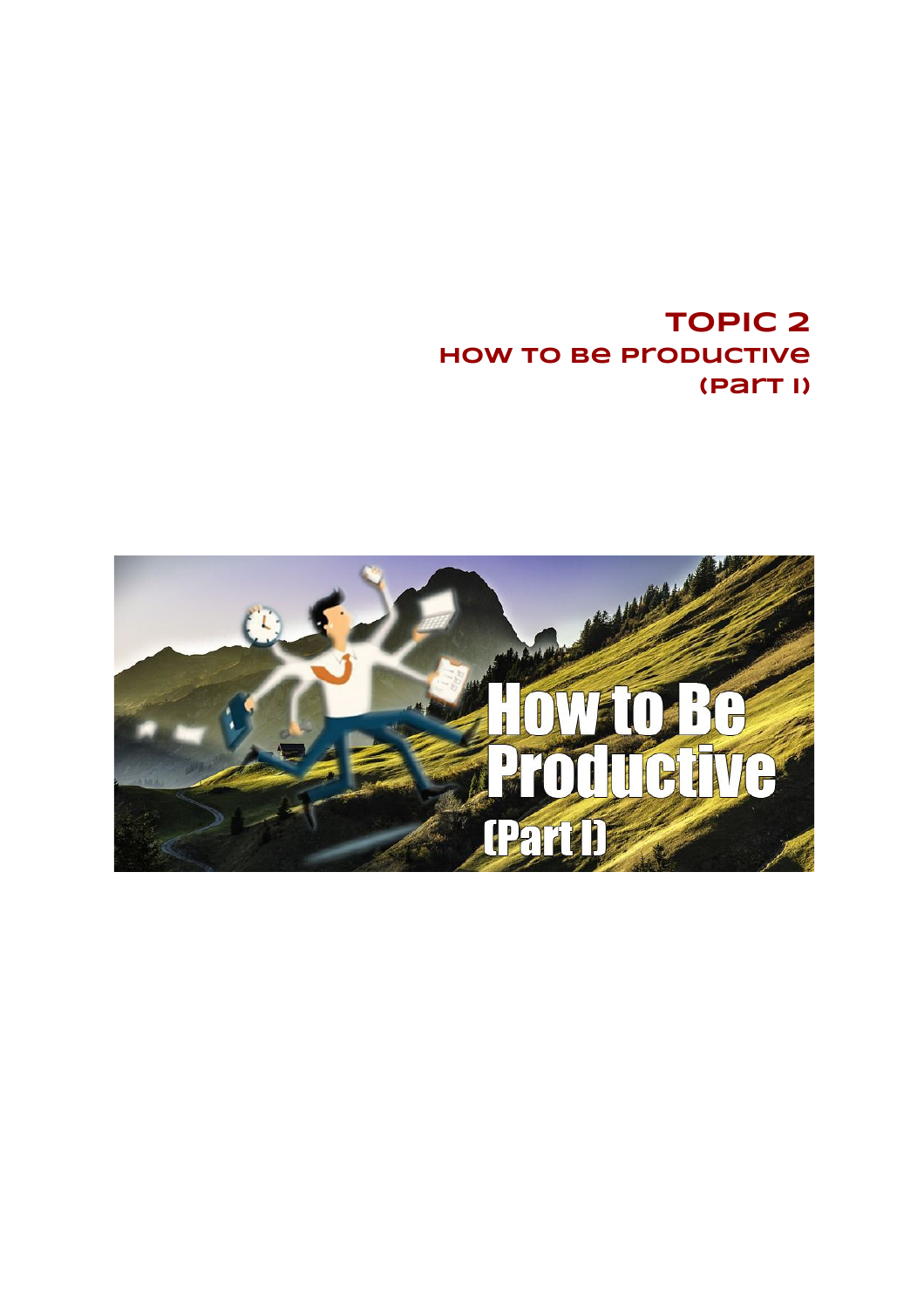Everything starts with **motivation**and **order**, a **working system**. Discipline will create order in your life, and make it how

you want it to be.

improve, conform, enjoy, **be happy**...

Be aware of what you're doing. Do the things you decide to do. Know why you are making your decisions. Know yourself and have clear **values**. Have **control.** Continuously **improve.** Make **decisions**, be **proactive**, don't complain, be **free**,

- **Steps to take, the basis**
- **● The premise**
- **● It's time to act**
- **● The guidelines we're going to follow and achieve**

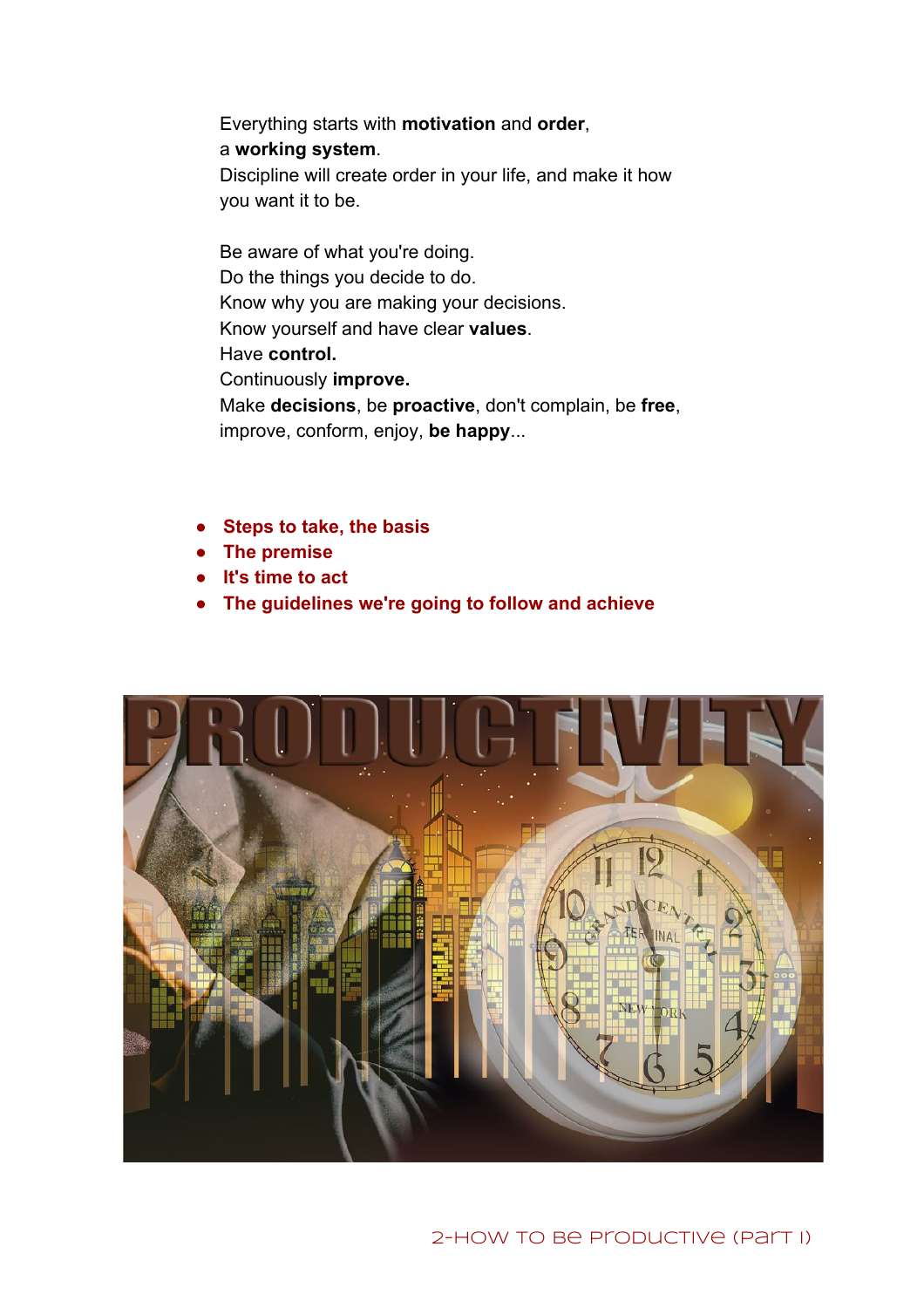# **Steps to take, the basis**

The **first steps** to take are the most difficult and will be the most challenging. The **change will be** the **repetition of new habits,** and in the end will be achieved spontaneously.

It's possible that your instincts and mind directly conflict with the change you want to experience and at the start it is complicated and painful. There will be mistakes. You'll get discouraged. At that initial point is when many people think it's not worth it and give up.

It's at this time of discouragement when you need to swing the balance: **benefits, balance, better productivity in your job and personal life.**



**It's all about getting started and overcoming the hard times to realize that things work well and your mind wants more.**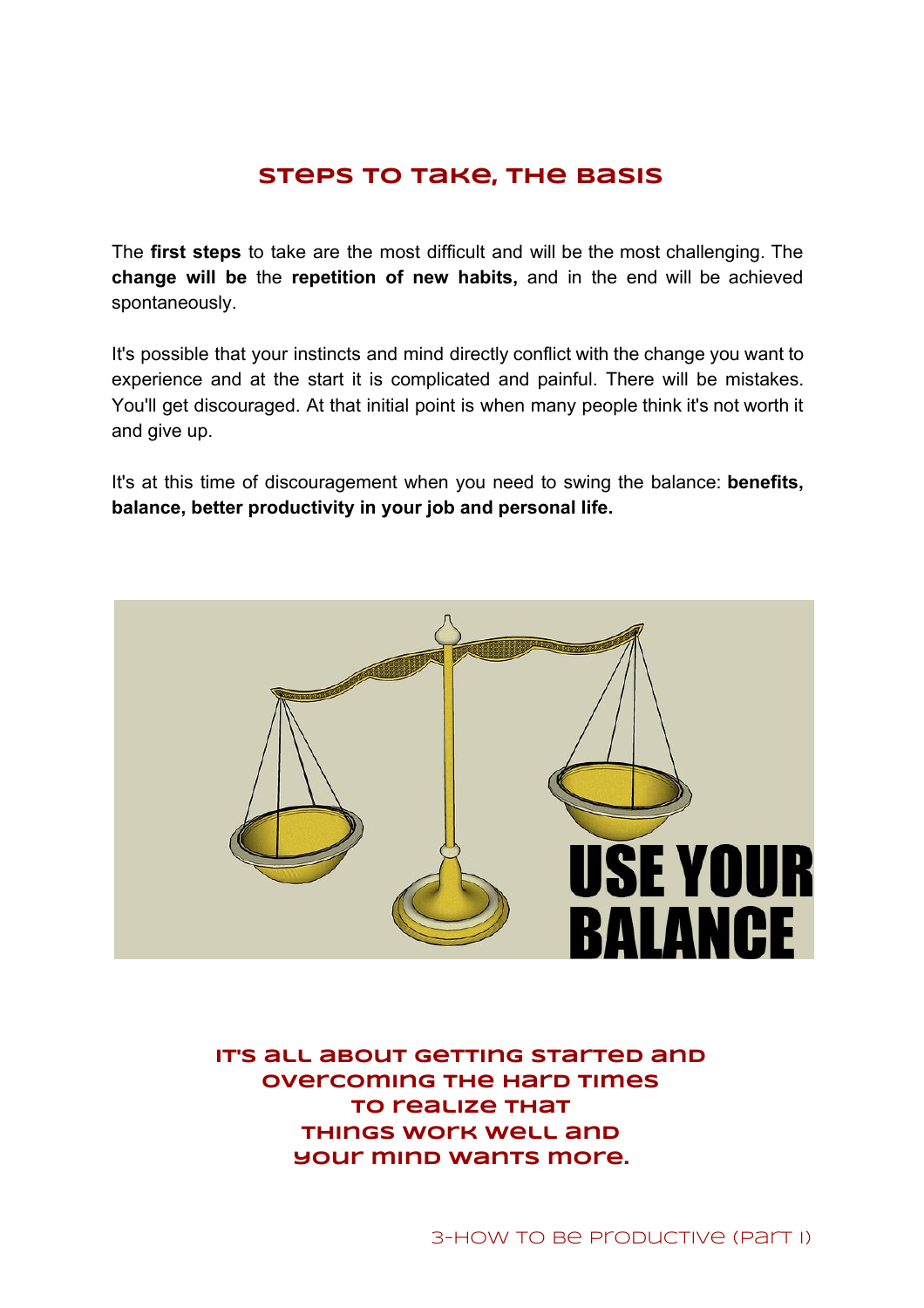When we talk about **willpower**, it's best to not talk about big things, but small ones with **firm changes.** The idea is **to take a firm and secure step** and then it's just a matter of taking the next step.

If you're resisting taking a step, it's better to stop and repeat it patiently until it takes hold.

# **The premise:**

**One step at a time, one change at a time.** The change is small and obtainable. It should be **simple.** It might seem like no big deal: repeat it, until you **own it.** It shouldn't be an obligation but a **motivation, a challenge for yourself.** Be **patient** and **determined**.

#### **Measure your own results:**

- If you make mistakes, keep going. No one said it would be easy.
- If you succeed, be excited and enjoy it.

# **It's time to act**

First you have to be very clear that you are going to be the person who is going to make the **decisions**, look for **solutions** to conflicts, suggest **changes**, **keep moving** instead of waiting.

Take action with a **constructive attitude** to become a **productive person**.

Try to become the **best you can be.** Many are afraid of achieving their potential because they are afraid of finding a locked door. That's not the right attitude. You should **develop yourself as best as possible.**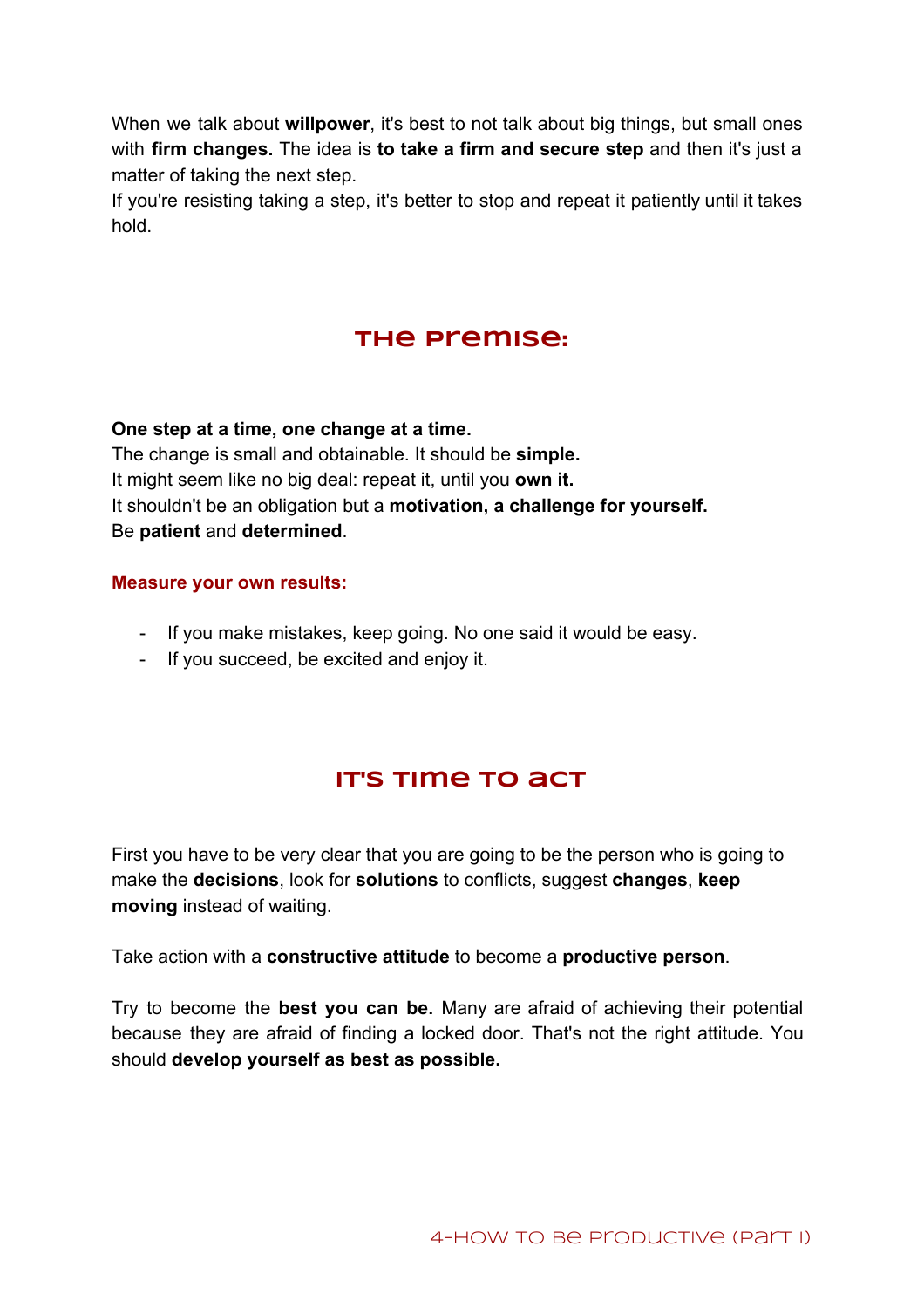# **The guidelines we're going to follow and achieve**

- **1. Positive attitude and proactiveness**
- **2. What is your vision?**
- **3. Smaller rather than bigger**
- **4. Take control**
- **5. How to do it**
- **6. The dark side**
- **7. Conclusions**



5-HOW TO Be Productive (Part I)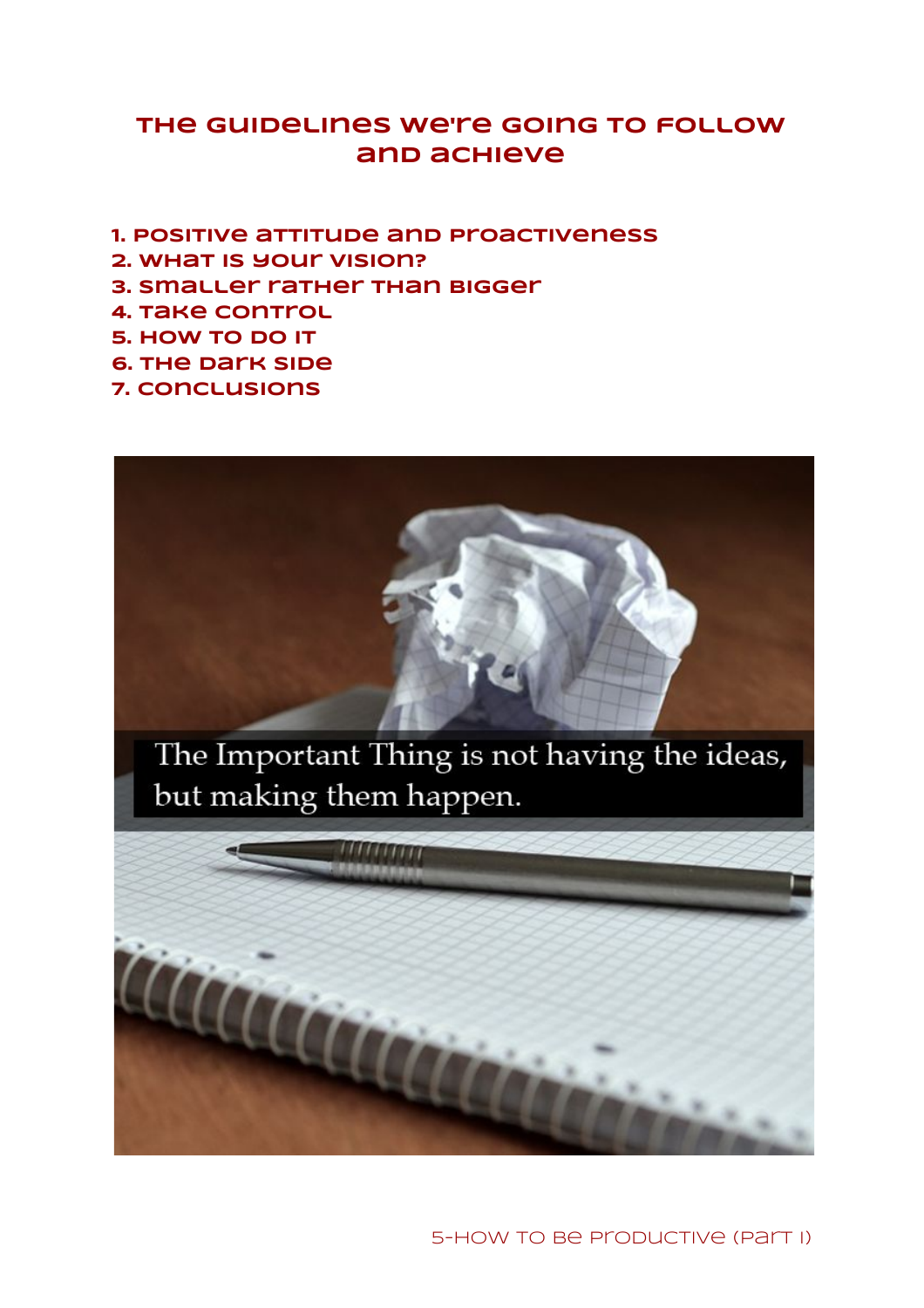# **1. Positive attitude and proactiveness**

We are going to try to have an open mind and **POSITIVE** thinking. This way, you'll be enthusiastic, be **excited and motivated**. **It will increase your creativity, serenity and determination.**

We are going to **take control** of all aspects of our life with **initiative and planning.** We are going to take the initiative, take action, be committed and hold up to the commitments

#### **Do you want to change?**

You have to swing yourself to that side of the scale so that in the "down" times, which will happen more than once, you can always have the opportunity to **improve**, **learn** and **overcome**.

**The path to productivity is arduous and difficult** and even though you're moving forward, there will be times it seems like you're not making progress. However, you must **keep going with a positive attitude and proactiveness** because what you want to achieve is everything on your **list of productive tasks,** remember?

*<<A productive person is someone who beyond just their actions, also has a positive and enthusiastic attitude>>*

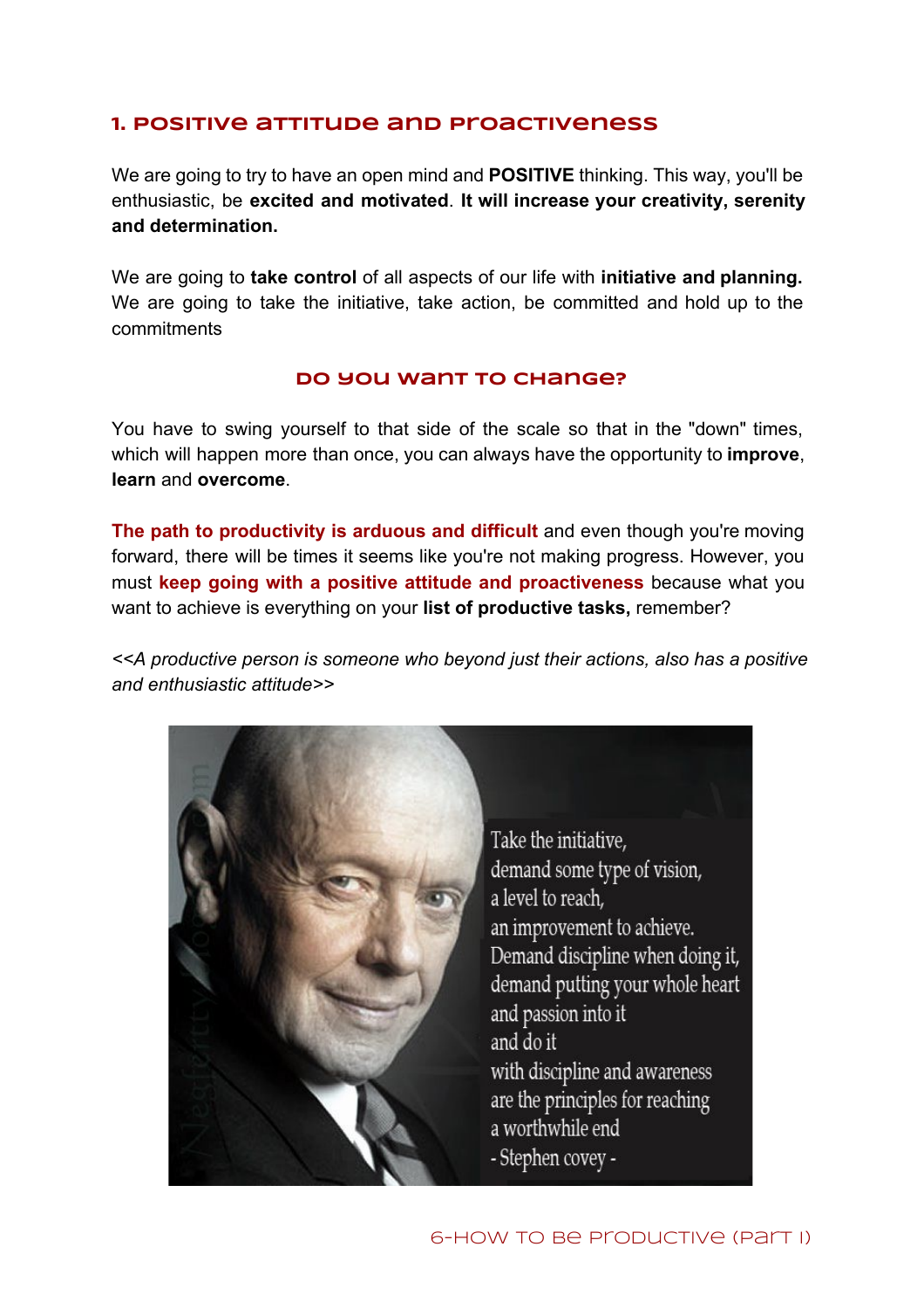## **KEYS FOR BEING ACTIVE**

Manage a positive attitude Act decisively and with determination You'll persevere and triumph Adapt to a competitive environment Change the direction of action Maintain a critical attitude Plan and measure Emphasize quality Reflect about how **Enjoy** 



A proactive focus consists of changing from the inside out: Be different, and that way cause a positive change in what isoutside: Ican be smarter, more diligent, more creative, more cooperative.

(Stephen Covey)

To supplement what was just said, using positive vocabulary in our daily speech is



important.

**"YES" over "NO."**

**"He who wants to arrive, looks for a path, he who doesn't, looks for excuses."**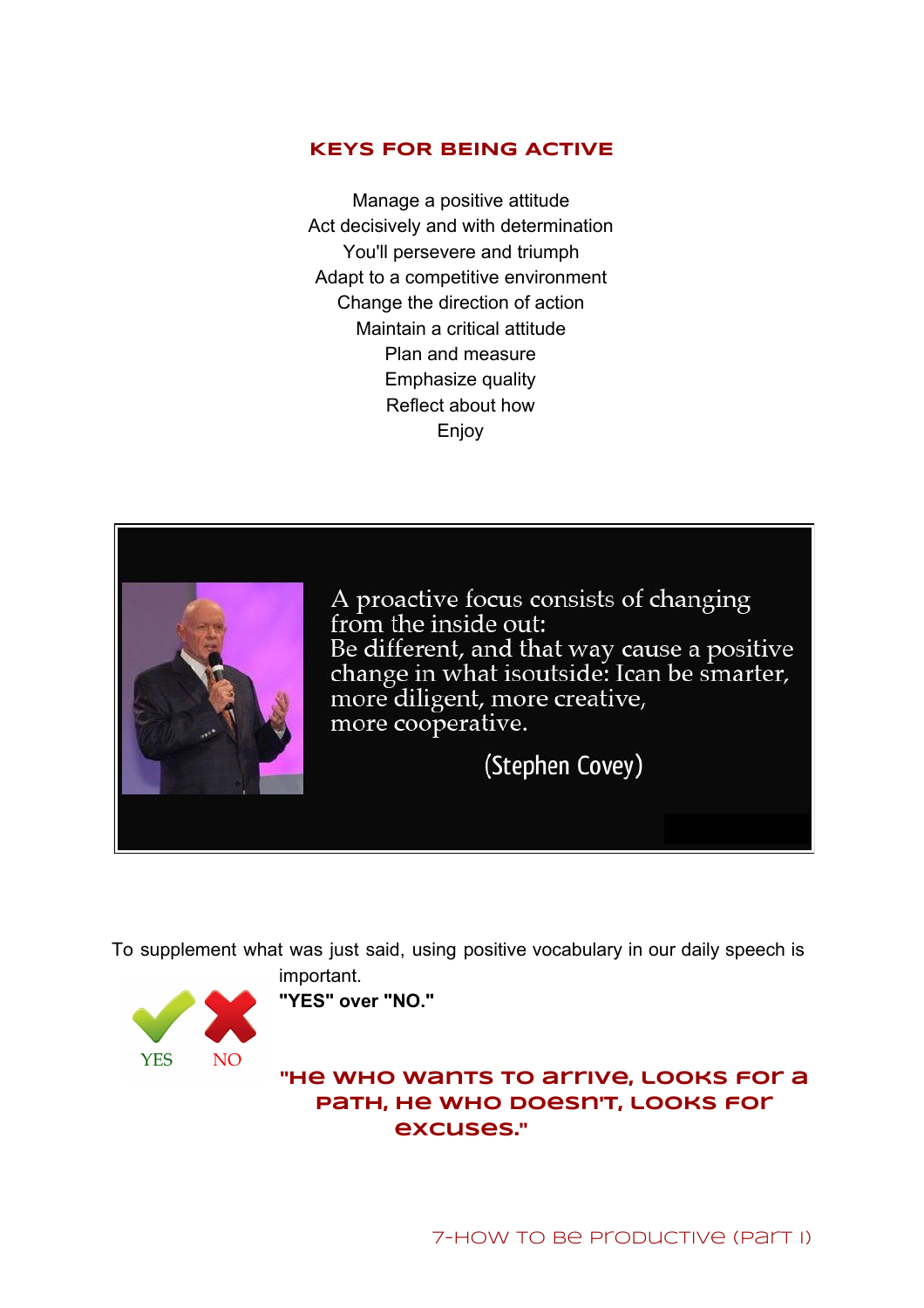**Avoid generalizations** and be more specific when talking so that your message is more effective. Leave aside the fallacies, stereotypes, exaggerations, twisted realities and victimization...

Speak positively, making your vocabulary more positive will also help you to not constantly live in an atmosphere of drama, always complaining about everything, coming from the dark side of things...



Here on the website, you have a **long list of positive words** to inspire you: http://positivewordsresearch.com/list-of-positive-words/

Concentrate on **your vocabulary**, on **how you speak**, what terms you use, it might be time to change "but" for "and", and negative words for positive ones.

Make as long of a list as possible of negative words and phrases that you use throughout the day and next to them write a positive word.

Start to change these expressions one by one until you are able to change all of them. You'll notice that with that new way of speaking, with that new language, your mind starts to work differently.

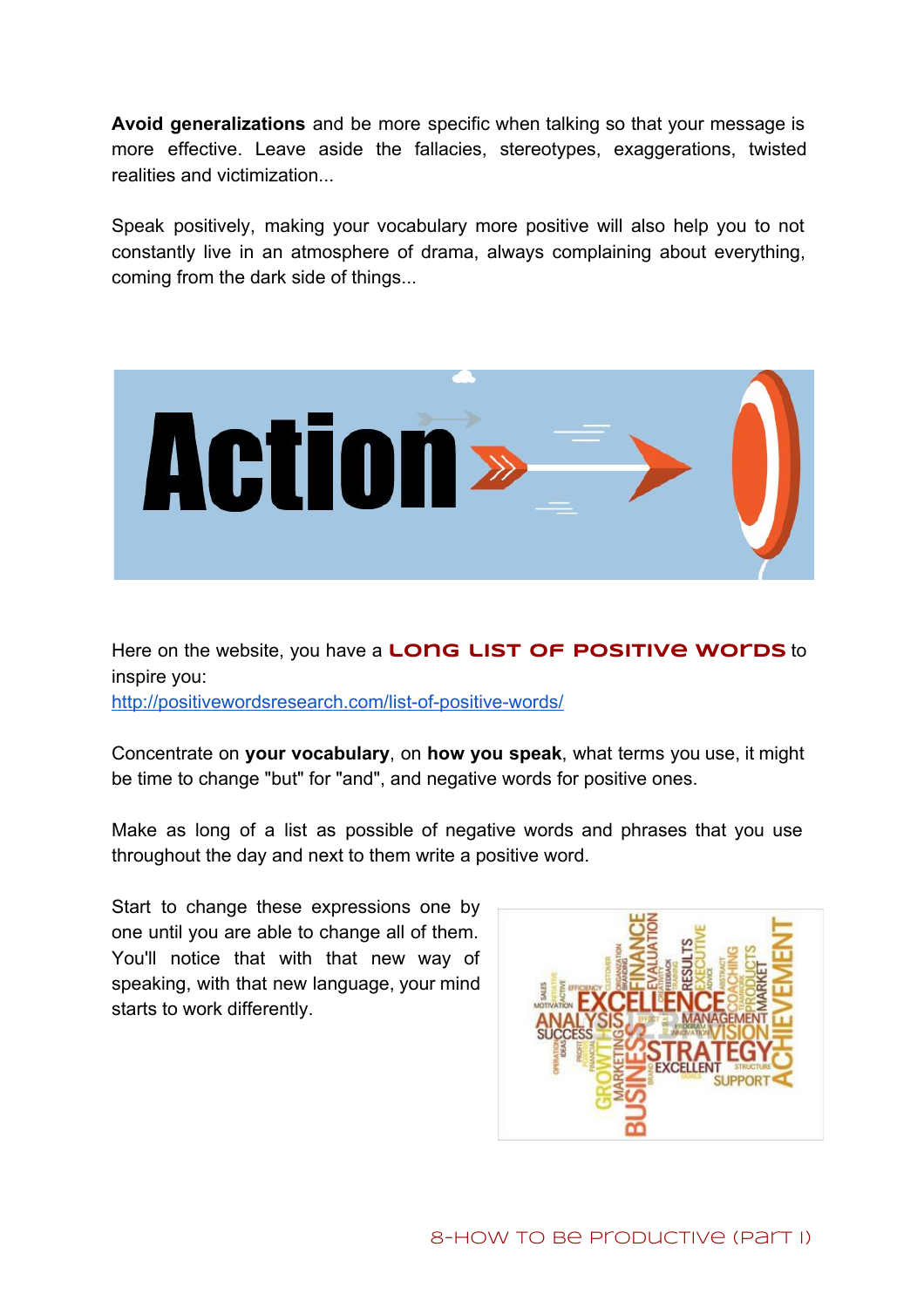### **Visualize the achievement**

It is important to have a perception of achievement before starting. Some people just imagine the effort that it is going to take, and that discourages them before starting the journey. Many times, the lack of pressure when doing a task also stops us when doing something when the premise is:

### **DO IT NOW!**

In reality, it's like planning a trip or event, all of the preparations that we have to do before doing it, we have to think of a ton of things before they happen.

# **"If you think something is possible, you'll make it possible"**



Make 3 different lists:

- 1. Five things in the last 15 days that you haven't done due to lack of initiative...
- 2. Five things that you normally push back due to lack of decisions or proactiveness...
- 3. Starting now, write each thing you think you can do and add three ways of carrying it out.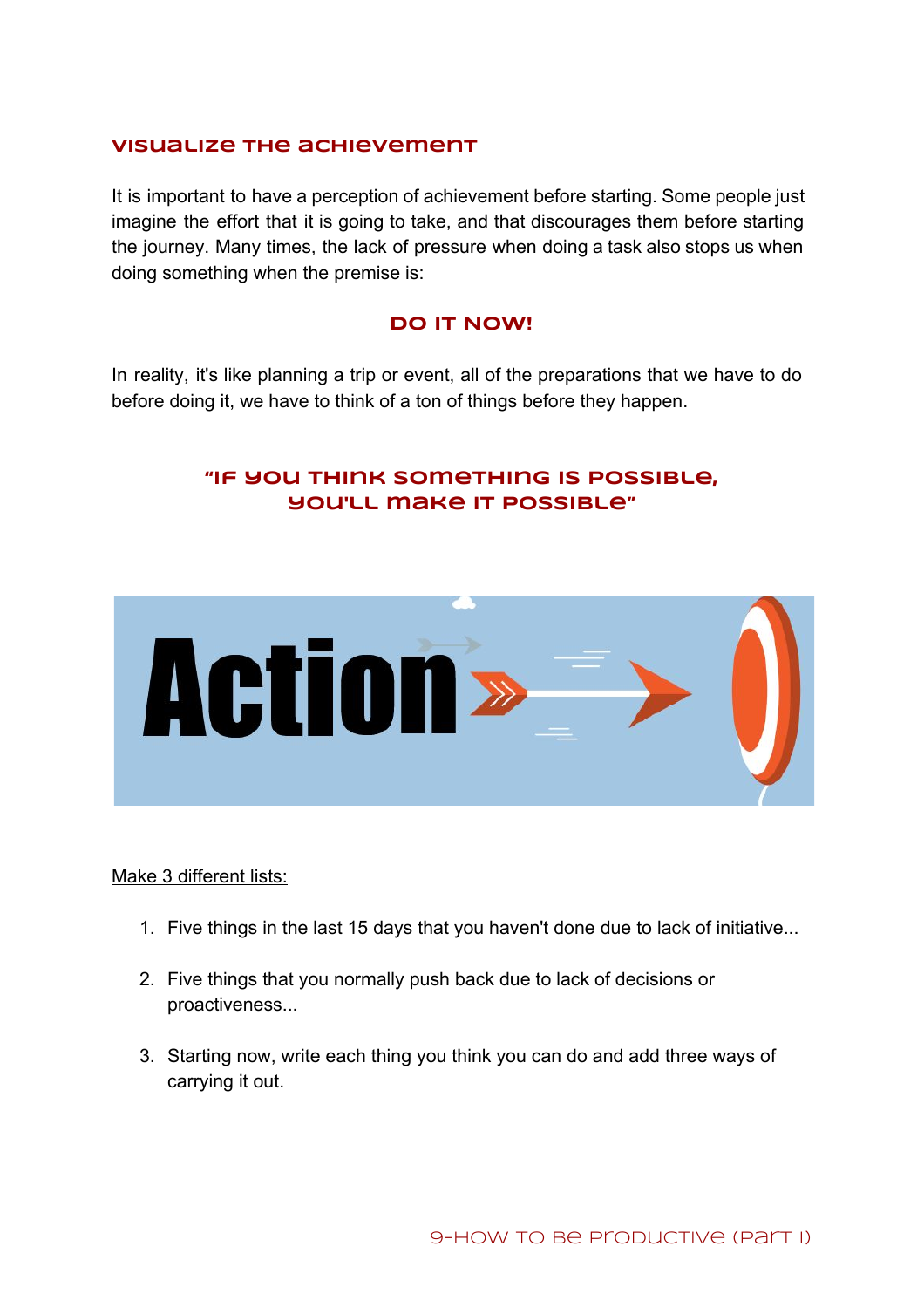# **2. What is your vision?**

Mission, vision and values are things you should put in a business plan, but it's also something we should be clear about in all aspects of our life. To have control of your productivity, you need to anticipate, so that you'll be able to **evaluate what is really important to you.**

That is, throughout the day, we waste a lot of time on matters that provide absolutely nothing, instead of occupying that time on activities that really help us to develop.

**In each situation**, you must stop to **reflect** and **ask yourself** if what you're doing at that precise moment is worth it or not... And **take action as a result**...

#### **And how are you going to do it?**

Look at your list of productive tasks and notice if what is written on it is affected by what you're going to do now.

#### **What objectives do you have?**

What do you want to achieve? What do you want to have? What is motivating you? Why do you want to do these things? In the short term or long term?

**You must have clear objectives to achieve**...in order to take action.

And everything leads to a **goal**, which is perhaps included on your list of productive tasks...so think and take action with a **vision that everything you do is what you want to do**, and you're satisfied with what you're doing.

# **Do something. Do it well, and strive for excellence in your actions.**

In everything you do, strive for **personal growth, look to learn and teach yourself.** The more you do with more precision, the more you'll discern what is important to you and **you'll make a difference.**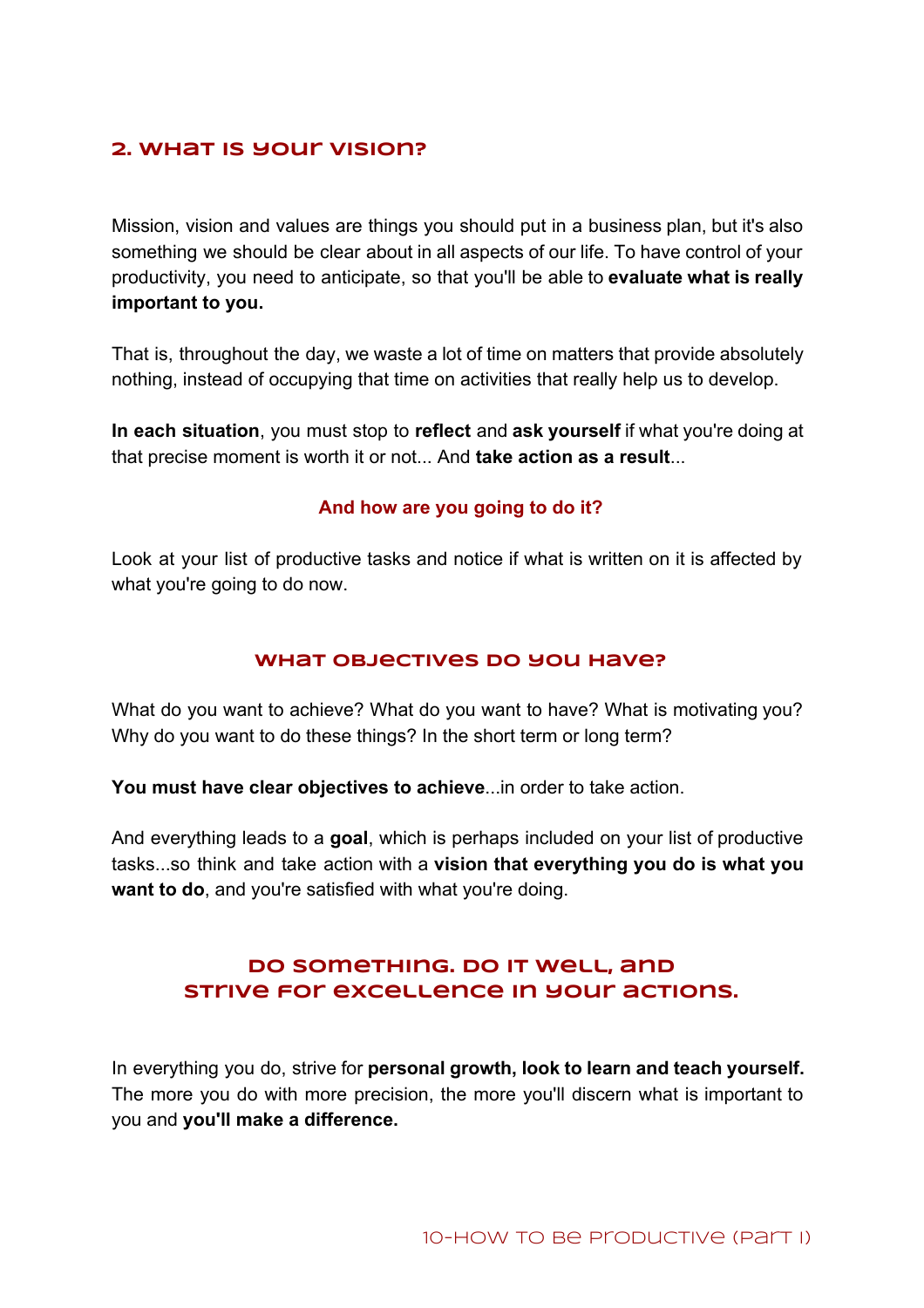

Every time you need to make a decision or do something, review this outline:

- your values
- your objectives
- your goals
- your differentiation
- Does it help you to grow personally?
- Is it important or not?

Quickly review it and make a productive decision.

# **3. Smaller over bigger**

Many times we've heard people say you have to think big to achieve big things, but many times by thinking about that and acting that way, we insist on something and fail.

In this section, we're not going to discard all those thoughts, desires and big goals we want to achieve but we are going to divide them into **smaller parts** that we can achieve in a more **relaxed and controlled**way as we complete them.

We have to make sure we **keep going** with what we start and **finish it. It's pointless to start something today and leave it in the middle to finish later.** That's why the objectives now are smaller and therefore more achievable, and in theory longer-lasting...but that's up to you.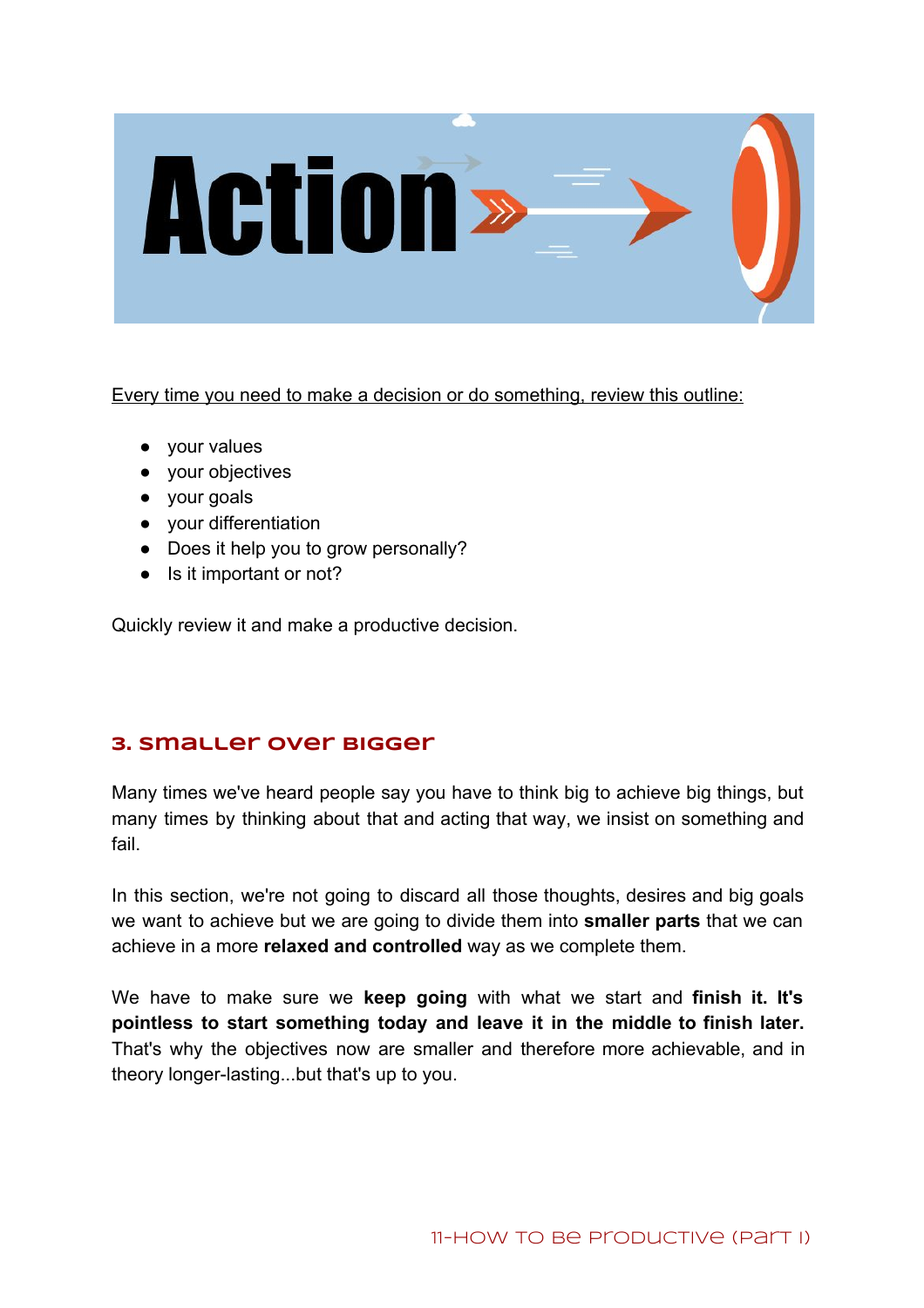By nature, we tend to go big, for the shortcut, but no matter how many tools, lists and outlines and pretensions you have, you'll need lots of willpower and concentration. They say you can adopt one to two habits per month....others say in 66 days, etc. The thing is that each one will need a different amount of time. Don't get to caught up.

# **Make whatever mistakes you need to, but keep going!!**

**It's not easy to change a habit** because in order to do so, you have to pay for the transaction with your **will and determination**. Because we are innately lazy, our mind tries to avoid it by all means possible.

So, when formulating the orders to your brain, they have to be **very specific phrases**.

It's not the same thing to say: "I need to start working out" "I'll start next week"  $;$ -)

As saying: "Starting tomorrow, I'm going to walk for half hour after breakfast five days a week."

It's possible that Sunday you'll feel so good that the next week, you can increase the time and in one year, you can even run.

# **"A big change shocks the subconscious, but with a smaller one, you can fool it."**



12-How To Be Productive (Part I)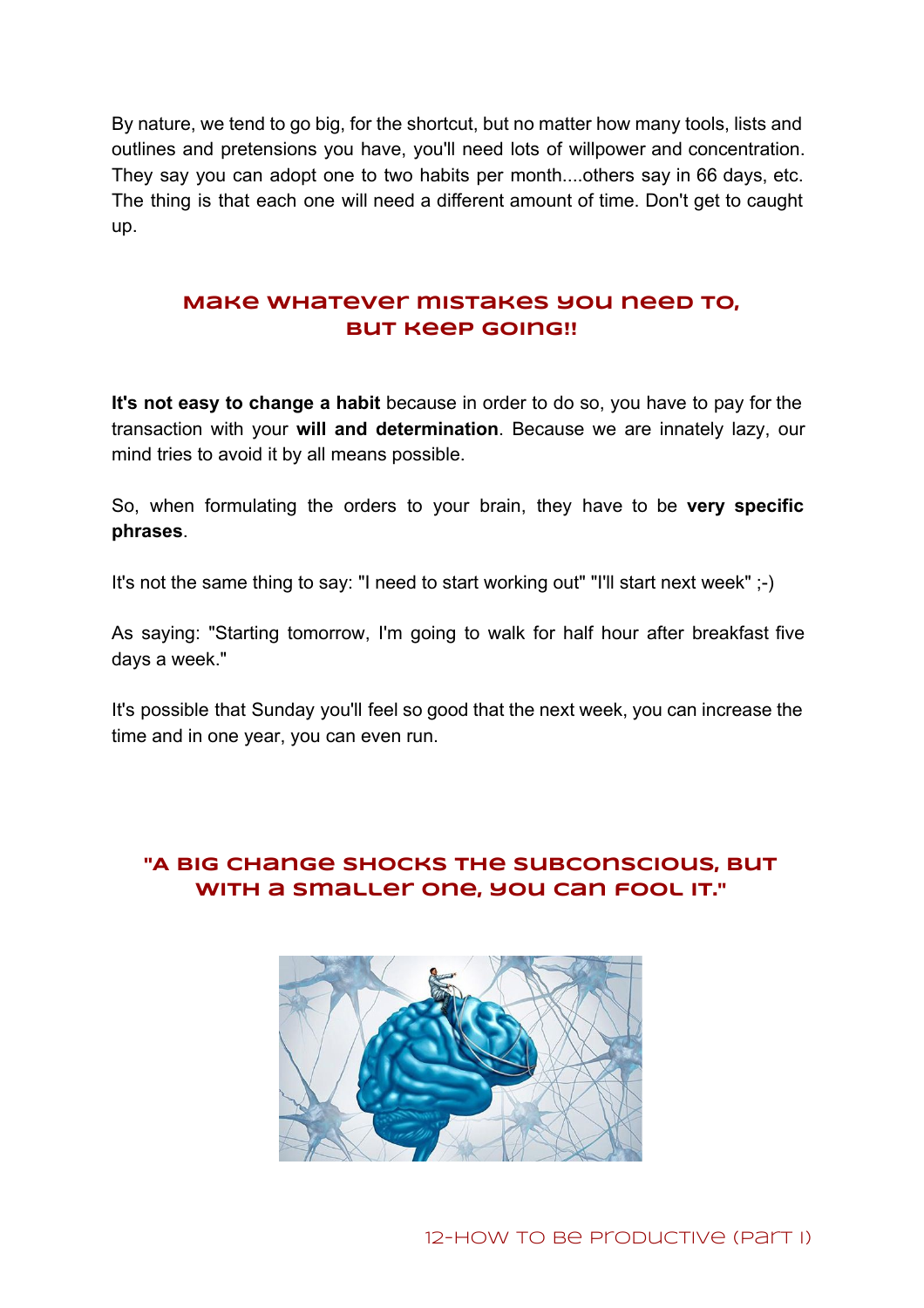

Think well about what habit you want to get rid of and take its place. What steps and actions you're going to take to make sure it happens every day. Monitor how many days it takes you to acquire it. When you achieve one, continue with the next one.

## **Remember that everything must be broken down and in small doses.**